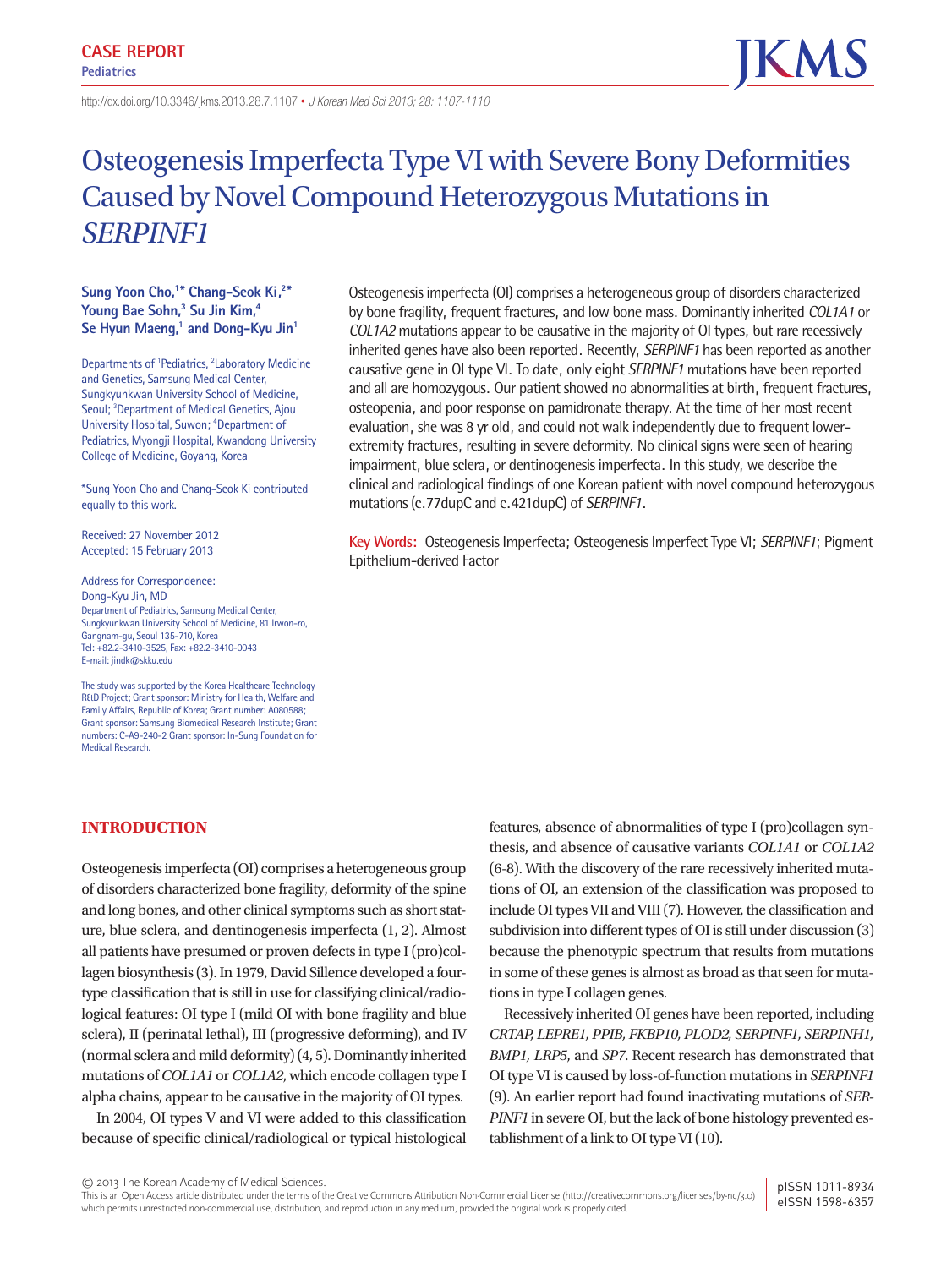In the present study, we describe the clinical, radiological, and molecular findings of a Korean patient who presented with a novel compound heterozygous mutation of *SERPINF1*. The patient showed an initially mild and then progressively worsening form of OI, with severe deformities of the long bones.

### **CASE DESCRIPTION**

#### **Patient summary**

The patient was born after 40 weeks of gestation by spontaneous vaginal delivery. Her birth height was 50 cm (50th percentile), and her birth weight was 3,400 g (50th percentile). No limb deformities or other abnormalities, including joint hyperlaxity or skin hyperelasticity, were noted at birth and both scleras were white. The patient's parents were non-consanguineous and healthy; her only sibling, an older sister, was unaffected. No family history of bone fragility was identified. She was able to sit independently at 9 months and walk independently at 16 months.

At 18 months (2005-05-02), she presented with a nondisplaced fracture in the right proximal femur diaphysis without any traumatic episode (Fig. 1A). At that time, her height was 78.6 cm (10-25th percentile), and her weight was 9.5 kg (3rd percentile). The data from biological tests (i.e., routine blood cell count, blood and urinary levels of calcium, phosphate, creatinine, serum alkaline phosphatase, 25-hydroxyvitamin D, parathyroid hormone, and urine analysis) appeared within normal ranges, while the serum level of the bone resorption marker type



Fig. 1. (A) Right femur radiogram taken at the age of 18 months shows a fracture of the proximal metadiaphysis in the right femur. (B) Thorax of the patient at the age of 8 yr shows a somewhat decreased lung volume, generalized vertebral plana with diffuse osteopenia, and progressed thoracic scoliosis. (C) Radiographs of the right and left leg when the patient was 8 yr old show bilateral coxa vara, fractures treated using intramedullary fixation, and "popcorn epiphyses."

I collagen telopeptide was slightly above the normal values. After the first fracture, she frequently experienced nontraumatic fractures. No radiographic signs of rickets were observed. The history of the frequent fractures without apparent injury suggested bone fragility and the radiologic features, including osteopenia, enabled us to diagnose OI. Dual-energy x-ray absorptiometry showed the values of the lumbar vertebrae L1- to-L4 to be very low  $(0.204 \text{ g/cm}^2)$ , T score -7.0) at age 2 yr 10 months. She had received monthly intravenous pamidronate (20 mg per  $m^2$  of body surface area) beginning at the age of 3 yr 1 month, because she had had frequent episodes of fractures. She showed no side effects; however, her growth remained very slow and she continued to have one or more long-bone fractures annually. After 12 cycles of pamidronate, the L1- to-L4 spine areal bone mineral density T-score was -6.1 ( $0.277$  g/cm<sup>2</sup>).

At the time of her most recent evaluation, she was 8 yr old and had been receiving monthly intravenous pamidronate due to intermittent fractures. Growth was severely restricted; therefore, her height at the time of this writing was markedly less than the 3rd percentile (about 100 cm). The girl could not walk independently due to frequent lower-extremity fractures, resulting in severe deformity. She was only able to stand with assistance, and was dependent upon a wheelchair for mobility. No clinical signs were seen of hearing impairment, ophthalmological problems, cardiac murmur, respiratory difficulty, neurologic problems, or dentinogenesis imperfecta. Her intellectual development was normal.

She experienced more than ten fractures in her lifetime until 8 yr of age; six of these fractures required orthopedic surgical procedures. She had severe scoliosis (Fig. 1B), bilateral coxa vara, acetabular protrusion, severe bowing of all long bones, and "popcorn epiphyses" at the age of 8 yr (Fig. 1C).

The heterogeneity of OI hampers genetic diagnosis, particularly in autosomal recessive forms of OI. Given that many genes are involved in OI, and that the *COL1A1* and *COL1A2* genes are difficult to analyze by conventional Sanger sequencing, we performed whole exome sequencing (WES) to identify the muta-



Fig. 2. *SERPINF1* mutations demonstrated by Sanger sequencing. The patient had compound heterozygous mutations (c.77dupC and c.421dupC; arrows) of *SERPINF1*. Her father and mother were confirmed to be heterozygous carriers.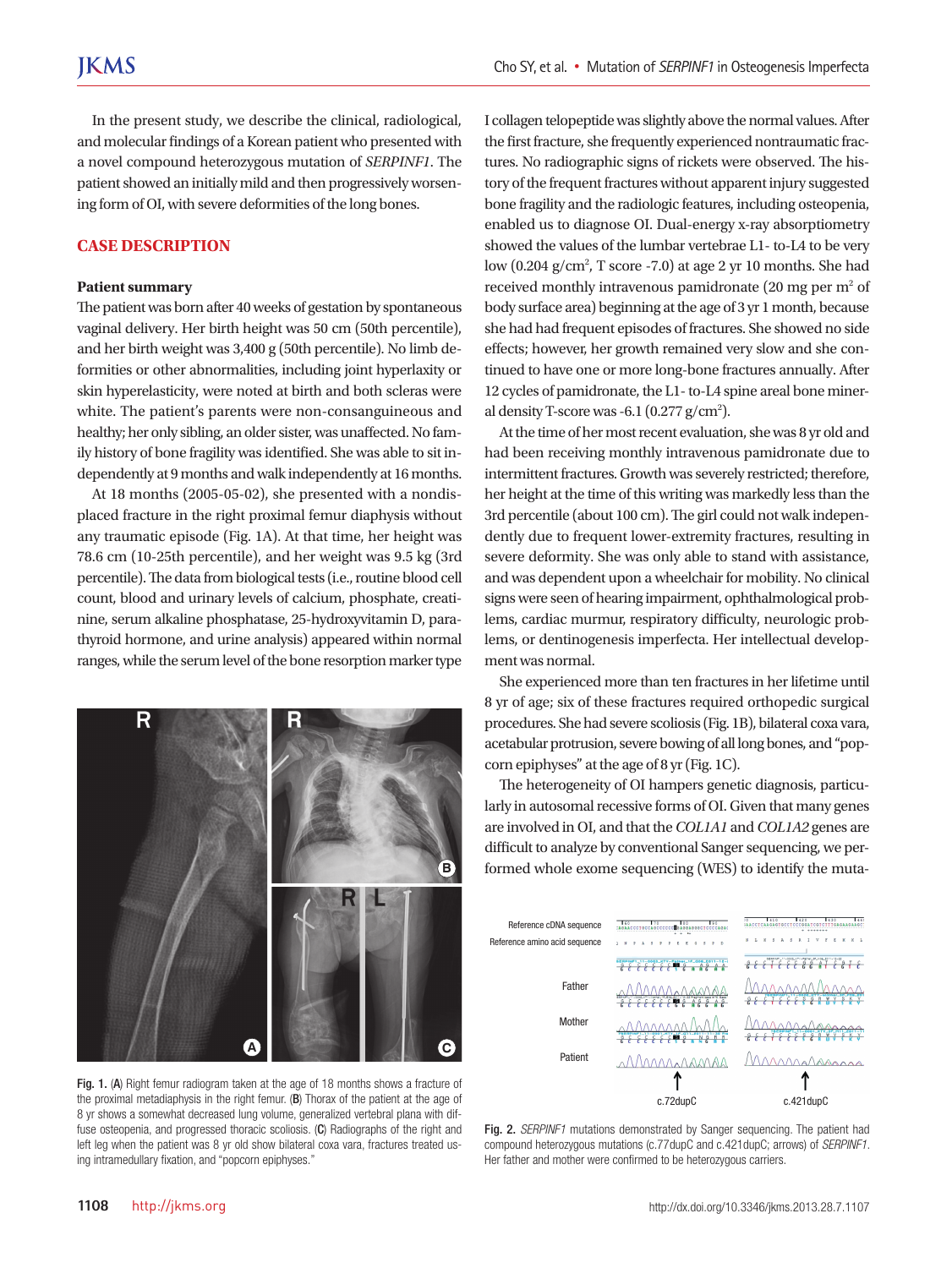tions in our patient. Blood samples were collected from the patient and her parents after informed consent had been obtained.

#### **Mutations in** *SERPINF1*

Detailed methods of exome sequencing and validation of novel variants by Sanger sequencing are shown in the supplementary data. A mean coverage of 100.5X was achieved and 89.2% of the targeted bases were read > 10 times by exome capture and massive parallel sequencing (Supplementary Table 1). We checked the OI-related genes, including *COL1A1, COL1A2, CRTAP, P3H1, FKBP10, LEPRE1, PLOD2, PPIB, SERPINH1*, and *SP7*, covering all exons and their flanking intronic regions, but found no disease-associated mutations in these genes.

We ultimately focused on two deleterious variants, c.77dupC and c.421dupC, of *SERPINF1* as the best candidates for further evaluation. Detailed view of individual sequencing reads is shown in Supplementary Fig. 1. They were validated by Sanger sequencing in the patient and her family members. We identified compound heterozygous insertions in exon 2 (c.77dupC; p.Glu27Glyfs\*38) and in exon 4 (c.421dupC; p.Arg141Profs\*5) of *SERPINF1* in the patient (Fig. 2). The father and mother of the patient were confirmed to be heterozygous carriers of each variant. These variants were not found in 192 control chromosomes.

#### **DISCUSSION**

To date, only eight *SERPINF1* mutations have been reported and are homozygous nonsense or frameshift mutations or in-frame duplications. We report the first compound heterozygous mutations (c.77dupC and c.421dupC) in the *SERPINF1* gene that are associated with OI.

Patients with OI type VI usually do not have fractures or bone deformity at birth, but typically sustain their first fracture after the age of 6 months. Compared to other types of OI, bisphosphonate treatment appears to be less effective at reducing fracture rates in OI type VI (11). This type of OI type differs from other types in that a mineralization defect occurs in bone tissue, which leads to the accumulation of unmineralized osteoids, such as those seen in osteomalacia (8). These characteristic features of OI type VI are readily revealed by bone histology, but OI type VI has no distinguishing radiological signs and the parameters of calcium and phosphorus metabolism are within normal limits. However, because bone biopsy is invasive, we relied on genetic analysis to confirm our diagnosis.

Our patient appeared healthy at birth and did not suffer any fracture until 18 months of age. The absence of dentinogenesis imperfecta, lack of blue sclera, severe progression of the disease, frequent fractures without adequate trauma, markedly short stature, and inability to walk without assistance were symptoms similar to those recently reported for having homozygous mutations in *SERPINF1* (9, 10, 12). We concluded that our patient has OI type VI, considering her normal condition at birth, frequent fracture history after 18 months of age, poor response to pamidronate treatment, and severe bony deformities.

*SERPINF1* encodes PEDF (pigment epithelium-derived factor), a 50kDa secreted glycoprotein of 418 amino acid residues that shows high affinity for collagens of the extracellular matrix as well as multiple and varied biological properties (13-15). The *SERPINF1* mutants described so far all display normal synthesis, posttranslational modification, and secretion of type I collagen (12). PEDF is believed to play a role in bone homeostasis as an inhibitor of bone resorption, since it upregulates osteoprotegerin, which inhibits osteoclast maturation (16). Further studies for a role of PEDF in the pathogenesis of OI type VI should be conducted.

In summary, we report novel compound heterozygous *SER-PINF1* mutations in a Korean patient who showed an initially mild and then progressively worsening form OI, with severe deformities of the long bones. Further investigations in other patients with *SERPINF1* mutations are needed. The present study aids in further definition of the peculiar clinical features of this form of OI.

#### **REFERENCES**

- 1. Lee DY, Cho TJ, Choi IH, Chung CY, Yoo WJ, Kim JH, Park YK. *Clinical and radiological manifestations of osteogenesis imperfecta type V. J Korean Med Sci 2006; 21: 709-14.*
- 2. Choi JH, Shin YL, Yoo HW. *Short-term efficacy of monthly pamidronate infusion in patients with osteogenesis imperfecta. J Korean Med Sci 2007; 22: 209-12.*
- 3. Van Dijk FS, Pals G, Van Rijn RR, Nikkels PG, Cobben JM. *Classification of osteogenesis imperfecta revisited. Eur J Med Genet 2010; 53: 1-5.*
- 4. Byers PH, Krakow D, Nunes ME, Pepin M; American College of Medical Genetics. *Genetic evaluation of suspected osteogenesis imperfecta (OI). Genet Med 2006; 8: 383-8.*
- 5. Sillence DO, Senn A, Danks DM. *Genetic heterogeneity in osteogenesis imperfecta. J Med Genet 1979; 16: 101-16.*
- 6. Glorieux FH, Rauch F, Plotkin H, Ward L, Travers R, Roughley P, Lalic L, Glorieux DF, Fassier F, Bishop NJ. *Type V osteogenesis imperfecta: a new form of brittle bone disease. J Bone Miner Res 2000; 15: 1650-8.*
- 7. Rauch F, Glorieux FH. *Osteogenesis imperfecta. Lancet 2004; 363: 1377-85.*
- 8. Glorieux FH, Ward LM, Rauch F, Lalic L, Roughley PJ, Travers R. *Osteogenesis imperfecta type VI: a form of brittle bone disease with a mineralization defect. J Bone Miner Res 2002; 17: 30-8.*
- 9. Homan EP, Rauch F, Grafe I, Lietman C, Doll JA, Dawson B, Bertin T, Napierala D, Morello R, Gibbs R, et al. *Mutations in SERPINF1 cause osteogenesis imperfecta type VI. J Bone Miner Res 2011; 26: 2798-803.*
- 10. Becker J, Semler O, Gilissen C, Li Y, Bolz HJ, Giunta C, Bergmann C, Rohrbach M, Koerber F, Zimmermann K, et al. *Exome sequencing identifies truncating mutations in human SERPINF1 in autosomal-recessive osteogenesis imperfecta. Am J Hum Genet 2011; 88: 362-71.*
- 11. Land C, Rauch F, Travers R, Glorieux FH. *Osteogenesis imperfecta type*